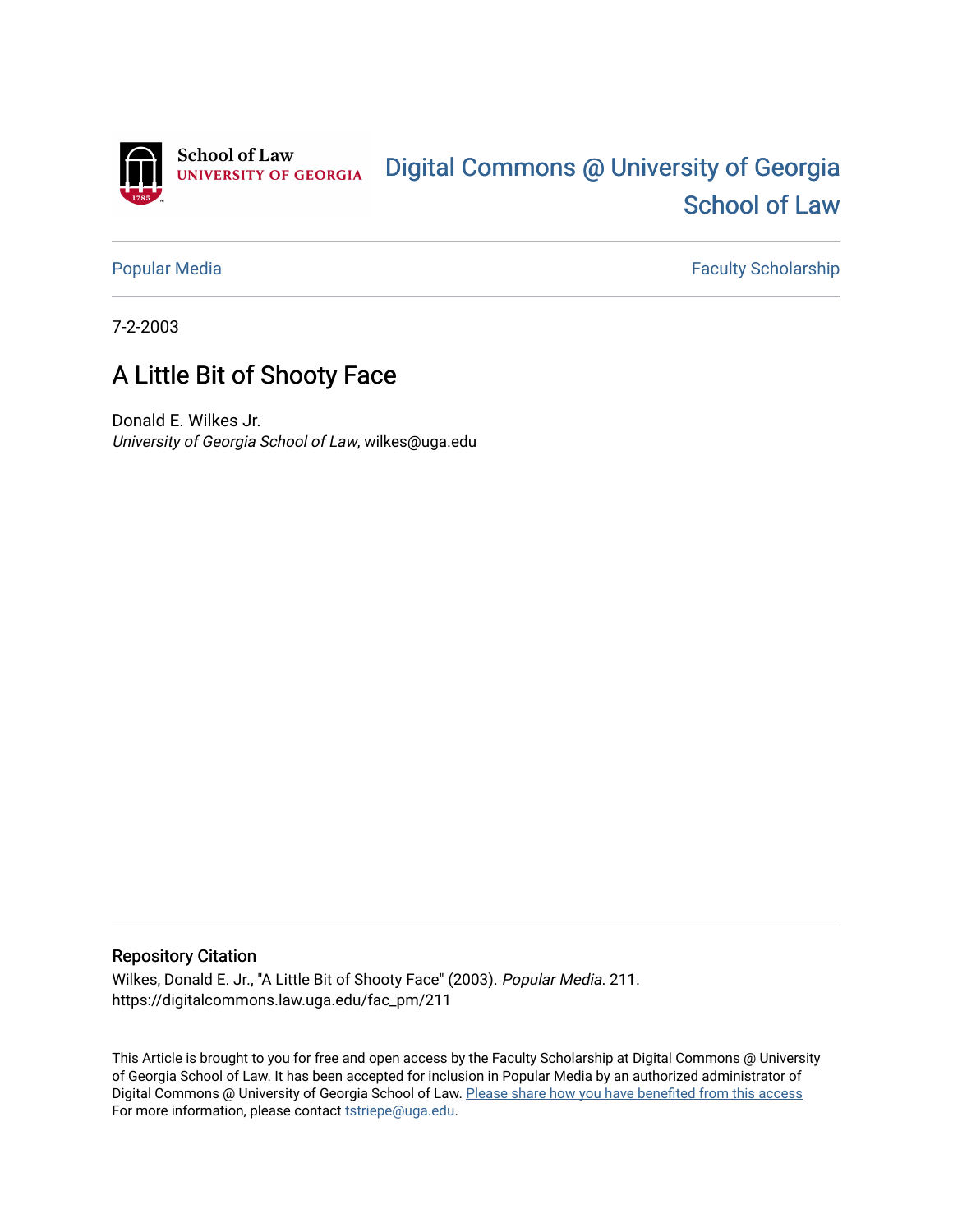## A LITTLE BIT OF SHOOTY FACE

### Published in *Flagpole Magazine*, p. 8 (July 2, 2003).

Author: Donald E. Wilkes, Jr., Professor of Law, University of Georgia School of Law.

The Wall Street Journal, citing unnamed government sources, recently revealed that American intelligence agents and law enforcement officials stationed in Afghanistan and at Guantanamo Bay have been authorized to use "a little bit of smacky face" to make prisoners talk during interrogation. "If you don't violate someone's human rights some of the time, you probably aren't doing your duty," one anonymous U. S. official was quoted as saying. Americans were assured, however, that the face-slapping of prisoners to induce them to talk was nothing to worry about. There would be no revival of the third degree for persons arrested on criminal charges in this country. The prisoners subjected to having their faces smacked as an interrogation technique would be foreigners suspected of terrorist activities held outside the United States, and the technique would be used to obtain intelligence information, not to obtain incriminating statements for use in court. Besides, we were additionally assured, within the United States smacking prisoners in the face to get them to talk is impermissible under the Bill of Rights, and federal and state courts would never tolerate such treatment of criminal suspects in this country.

A recent U. S. Supreme Court decision, however, casts doubt on these assurances. The decision raises troubling questions about whether the Supreme Court now defers too much to law enforcement when police in America interrogate persons in their custody who are suspected of committing crimes punishable in federal or state court. The decision involves a prisoner who was not slapped but shot in the face.

On Nov. 28, 1997, in Oxnard, California, a 29-year old agricultural laborer, Oliverio Martinez, got into a brief altercation with two Oxnard police officers during which one of the officers shot him five times. One bullet struck Martinez in the face and permanently blinded him, while another bullet fractured a vertebra, permanently paralyzing him from the waist down. Three other bullets tore through his leg around the knee joint. The officers then handcuffed Martinez.

A third officer, Benjamin Chavez (a police sergeant and patrol supervisor), arrived at the scene minutes later along with paramedics. Chavez rode to the hospital in the ambulance with Martinez. At the hospital, as emergency room personnel treated Martinez, Chavez began a tape-recorded interrogation of Martinez. The interrogation, which was interrupted several times when Chavez would leave and then return to the emergency room, lasted a total of 10 minutes during a 45-minute interval. In violation of the self-incrimination protections in the Miranda decision, Martinez was at no time advised of his rights. Martinez was never charged with any crime, and the statements he made during his interrogation were never used in court against him in any criminal prosecution.

The printed transcript of Chavez's tape-recorded interrogation of Martinez is set forth below in the Appendix to this article.

Martinez filed a civil rights lawsuit for damages against Chavez, asserting that the interrogation was coercive and violated Martinez's rights under both the fifth amendment self-incrimination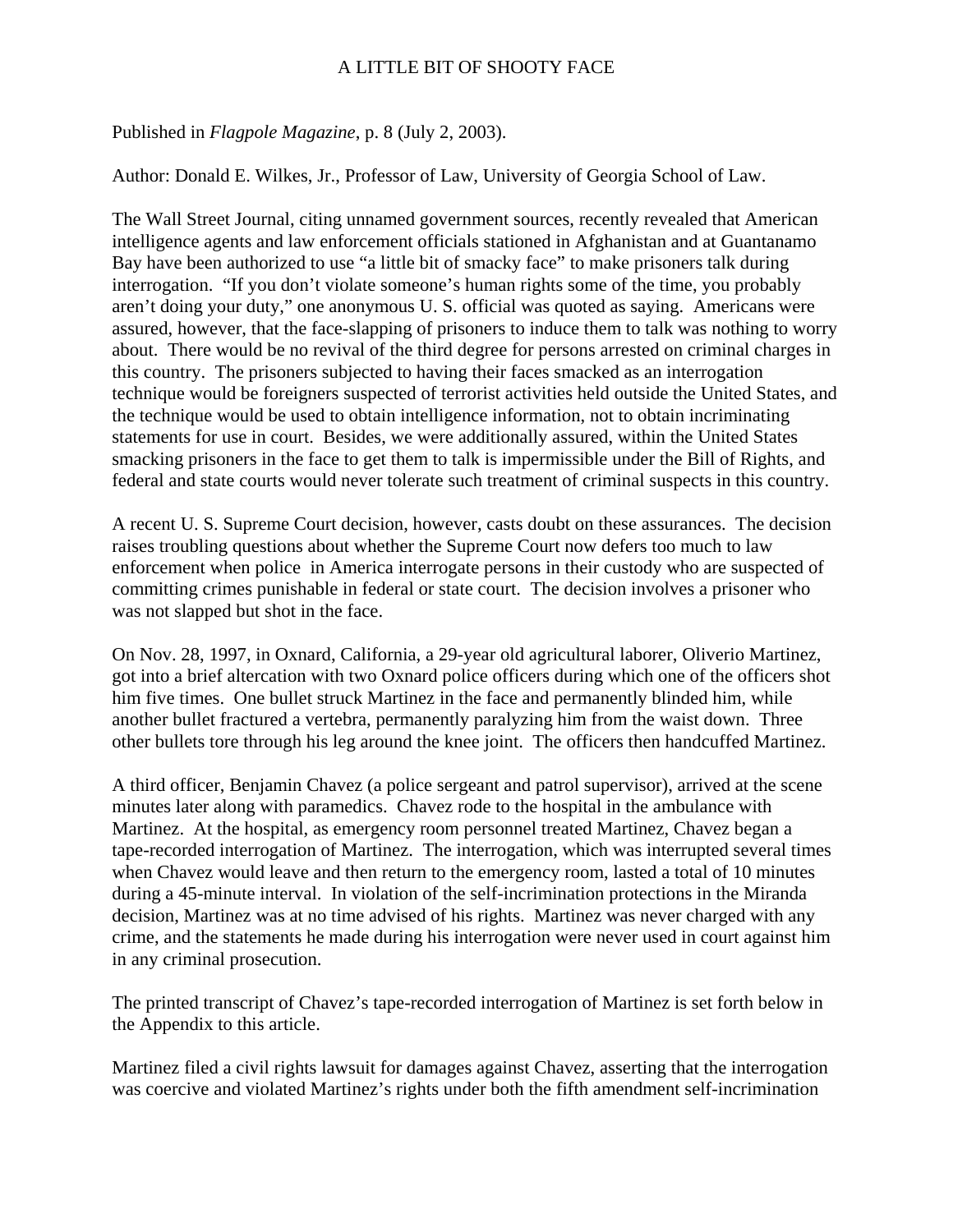clause and the fourteenth amendment due process clause. (The self-incrimination privilege and the right to due process provides separate, independent, overlapping protections against abusive interrogation techniques used by police to extract confessions. The self-incrimination privilege protects criminal suspects under arrest from being compelled to incriminate themselves, and due process prohibits police from coercing suspects to confess, irrespective of whether they are in custody.) Chavez invoked the defense of qualified immunity, under which a policeman is immune from civil liability and entitled to immediate dismissal of the lawsuit against him if he did not violate anyone's rights, or if the rights violated were not clearly established at the time of the violation.

The federal district court where the civil rights action had been filed entered a summary judgment against Chavez on the qualified immunity issue, finding that the interrogation was unconstitutionally coercive and that a reasonable officer would have known that to interrogate Martinez under the circumstances was illegal. The court found that Martinez "had been shot in the face, both eyes were injured; he was screaming in pain, and coming in and out of consciousness while being repeatedly questioned about details of the encounter with the police." It further found that "during the questioning at the hospital, [Martinez] repeatedly begged for treatment; he told [Chavez] he believed he was dying eight times; complained that he was in extreme pain on fourteen separate occasions; and twice said he did not want to talk any more."

Chavez appealed the district court decision to the United States Court of Appeals for the Ninth Circuit.

The Ninth Circuit framed the issue before it as "whether a police officer who conducts a coercive, custodial interrogation of a suspect who is being treated for life-threatening, police-inflicted gunshot wounds may invoke qualified immunity in a civil suit." The Ninth Circuit held that the coercive questioning of Martinez violated both the self-incrimination privilege and due process of law. The purpose of those basic rights, it determined, was "to prevent coercive interrogation practices that are destructive of human dignity." It further held that the fact that Martinez's statements had never been used against him in a criminal trial was irrelevant; a policeman violates constitutional rights "when he obtains a confession by coercive conduct, regardless of whether the confession is subsequently used at trial." Finally, the Ninth Circuit held that Chavez was not entitled to qualified immunity. "A reasonable officer, questioning a suspect who had been shot five times by the police and then arrested, who had not received Miranda warnings, and who was receiving medical treatment for excruciating, life-threatening injuries that sporadically caused him to lose consciousness, would have known that persistent interrogation of the suspect despite repeated pleas to stop violated the suspect's fifth and fourteenth amendment right to be free from coercive interrogation." The Ninth Circuit therefore affirmed the judgment of the district court. *Martinez v. City of Oxnard*, 270 F. 3d 852 (9th Cir. 2001).

The Ninth Circuit decision was handed down on Oct. 30, 2001. Thereafter, Chavez asked the U. S. Supreme Court to review the Ninth Circuit decision, and on June 3, 2002, the Supreme Court agreed to do so. A few weeks ago, on May 27, 2003, the Supreme Court issued its ruling in *Chavez v. Martinez*, 538 U.S. 760 (2003), overturning the Ninth Circuit decision.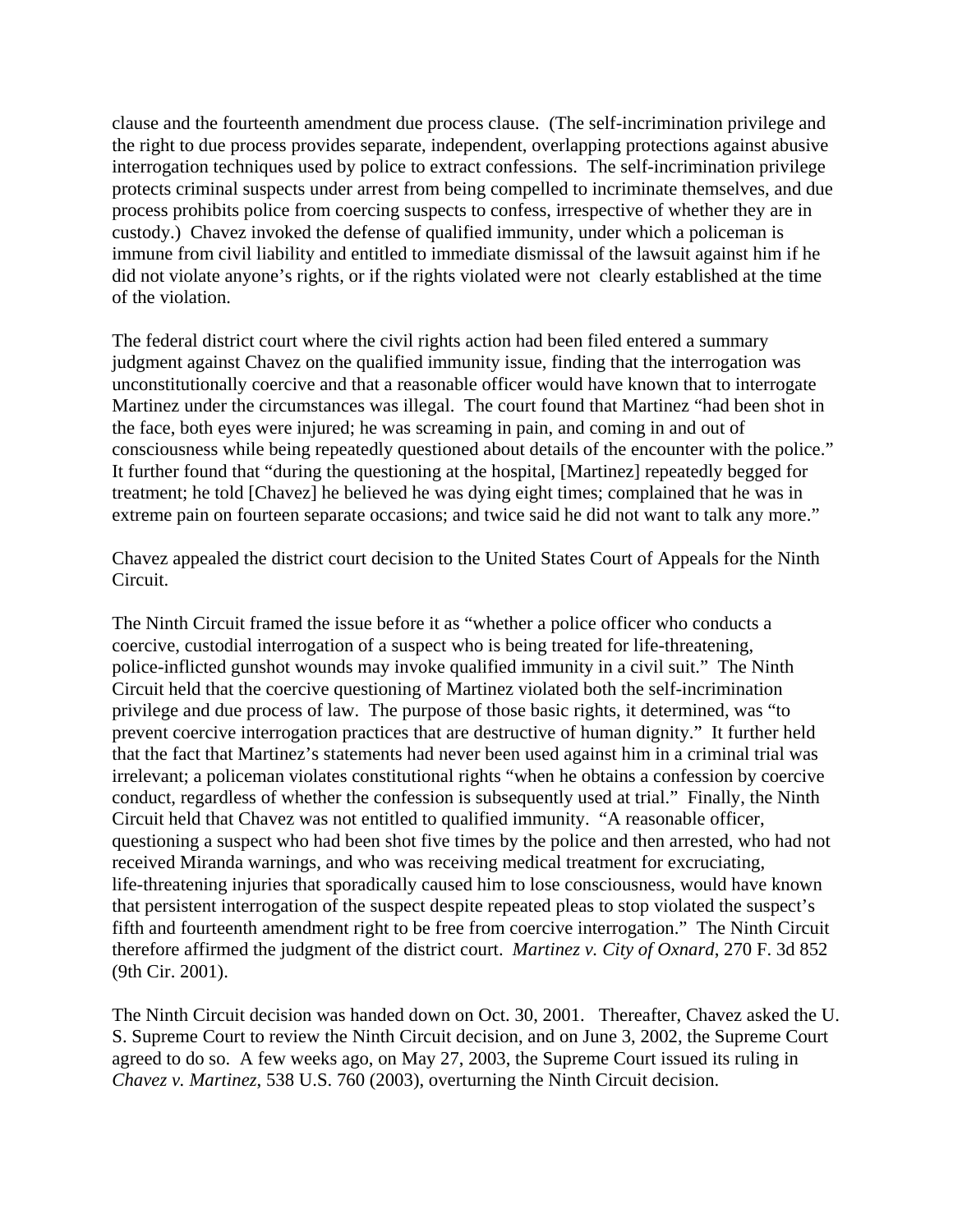Six Supreme Court justices filed opinions in the case, with no single opinion representing the holding of the Court on all the issues before it.

The lead opinion was by Justice Clarence Thomas. Whereas both the district court and the Ninth Circuit were appalled by Chavez's interrogation of Martinez, Thomas, who is famous for peppering his opinions with sarcastic or ironical jabs at conduct he dislikes, betrays not a whiff of concern about, much less disapproval of, Chavez's relentless interrogation of Martinez. In setting out the facts of the case Thomas carefully omits mentioning various material facts which had been brought out in the lower court rulings and tended to evoke sympathy for Martinez. Thomas does not tell us that Martinez was shot in the face, and rather than saying that Martinez was shot five times Thomas says Martinez was shot "several times;" Thomas does not point out that after Martinez had been shot he was handcuffed, only that he was "arrested;" Thomas never mentions that during the interrogation Martinez was drifting in and out of consciousness and at times screaming with pain; and Thomas's recitation of the facts fails to mention that the medical staff at the emergency room several times asked Chavez to leave the room, but that he kept returning to resume the questioning. In referring to the questioning of Martinez, Thomas consistently uses the word "interview" rather than "interrogation," except on one occasion when he meekly speaks of " Chavez's allegedly coercive interrogation of ... Martinez." Thomas is also careful to bring to our attention facts, not mentioned by the courts below, which reflect adversely on Martinez. We learn, for example, from Thomas's opinion that during the interrogation Martinez admitted being a regular heroin user.

Turning to the legal issues, Justice Thomas concluded that police who conduct custodial interrogations of suspects without first administering the Miranda warnings cannot, without more, be sued for damages. Five other justices–Chief Justice Rehnquist, and Justices Scalia, O'Connor, Souter, and Breyer–agreed with Thomas's disposition of this issue, making it the majority holding of the Court.

With the same five justices concurring with him, Thomas also concluded that a violation of the self-incrimination privilege can never occur unless the suspect's compelled confession is introduced into evidence at the suspect's criminal trial; therefore, no matter what techniques of compulsion are used to obtain a confession, the self-incrimination privilege is not violated if the confession is not introduced in a criminal proceeding. Thomas's reasoning consisted of formalistically categorizing the privilege against self-incrimination as a trial right which can be violated only when compelled statements are used at trial.

The three dissenting justices on this self-incrimination issue were less concerned with technicalities. In an opinion in which Justices Stevens and Ginsburg concurred, Justice Kennedy argued: "A constitutional right is traduced the moment torture or its close equivalents are brought to bear. Constitutional protection for a tortured suspect is not held in abeyance until some later criminal proceeding takes place.... To tell our whole legal system that when conducting a criminal investigation police officials can use severe compulsion or even torture with no present violation of the self-incrimination privilege can only diminish a celebrated provision in the Bill of Rights.... In my view the self-incrimination clause is applicable at the time and place police use compulsion to extract a statement from a suspect.... [T]he use of torture or its equivalent in an attempt to induce a statement violates an individual's fundamental right to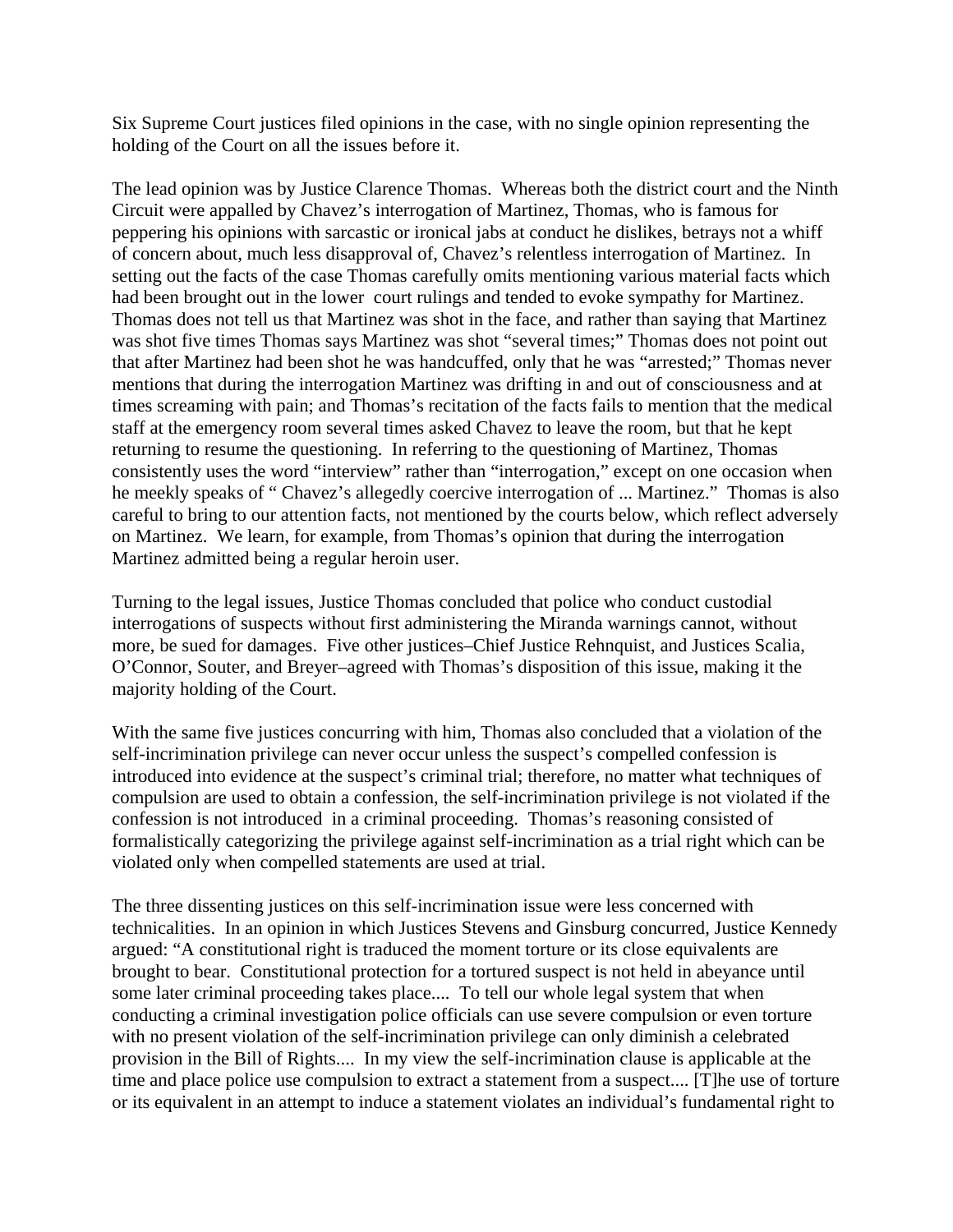liberty of the person.... The Constitution does not countenance the official imposition of severe pain or pressure for purposes of interrogation."

These three dissenting justices also concluded that the interrogation of Martinez violated his right against self-incrimination, which necessarily means that Martinez's statements would have been inadmissible in court. Justice Souter, joined in by Justice Breyer, concluded that Martinez's confession "would clearly be inadmissible if offered in evidence against him," while Justice O'Connor refused to express a view on the matter. Thus, a total of five justices agreed that the statements Chavez extracted from Martinez could not, under the fifth amendment, have been admitted against him in court.

By a 6-3 vote, therefore, the Supreme Court held that in conducting the interrogation and obtaining the unused confession Chavez had not violated Martinez's self-incrimination privilege, although by a 5-3 vote the Court simultaneously determined that under the self-incrimination clause the confession could not have been admitted in evidence against Martinez in court. Accordingly, the Supreme Court reversed the decision of the Ninth Circuit.

The remaining issue before the Court was whether, despite being precluded from suing Chavez on self-incrimination grounds, Martinez would nonetheless to be permitted to continue with his lawsuit against Chavez insofar as it was based on due process grounds. It is well-established that the constitutional right to due process of law is a right which may be violated even though the victim of the violation is never prosecuted. In the pretrial setting due process prohibits police from using criminal investigation techniques that are shocking to conscience, especially where they involve brutality and offend human dignity. The seminal Supreme Court cases are *Brown v. Mississippi*, 297 U.S. 278 (1936), which involved confessions extorted from murder suspects by police brutality, and *Rochin v. California*, 342 U.S. 165 (1952), where police subjected a drug suspect to stomach pumping to retrieve swallowed drugs. In both cases the Supreme Court reversed the state criminal convictions on the due process ground that the police conduct had been shocking to the conscience.

In his opinion Justice Thomas conceded that "police torture or other abuse that results in a confession ... not used at trial" could constitute a due process violation. He also announced, however, that he was "satisfied that Chavez's questioning did not violate Martinez's due process rights," and that he entirely rejected "Martinez's characterization of Chavez's behavior as 'egregious' or 'conscience shocking.'" As far as Justice Thomas was concerned, therefore, Martinez's statements would have been admissible in evidence against him if he had been tried for a crime.

It is doubtful that all the power plants in the world are capable of generating enough current to shock Justice Thomas's conscience with respect to criminal suspects invoking due process rights. In Thomas's view, police conduct cannot be shocking to the conscience unless it is "intended to injure in some way unjustifiable by any government interest," and there was no such intention in this case. Here, Thomas asserted, "there is no evidence that Chavez acted with a purpose to harm Martinez by intentionally interfering with his medical treatment," and "[m]edical personnel were able to treat Martinez throughout the interview." Furthermore, "Chavez ceased his questioning to allow tests and other procedures to be performed," and there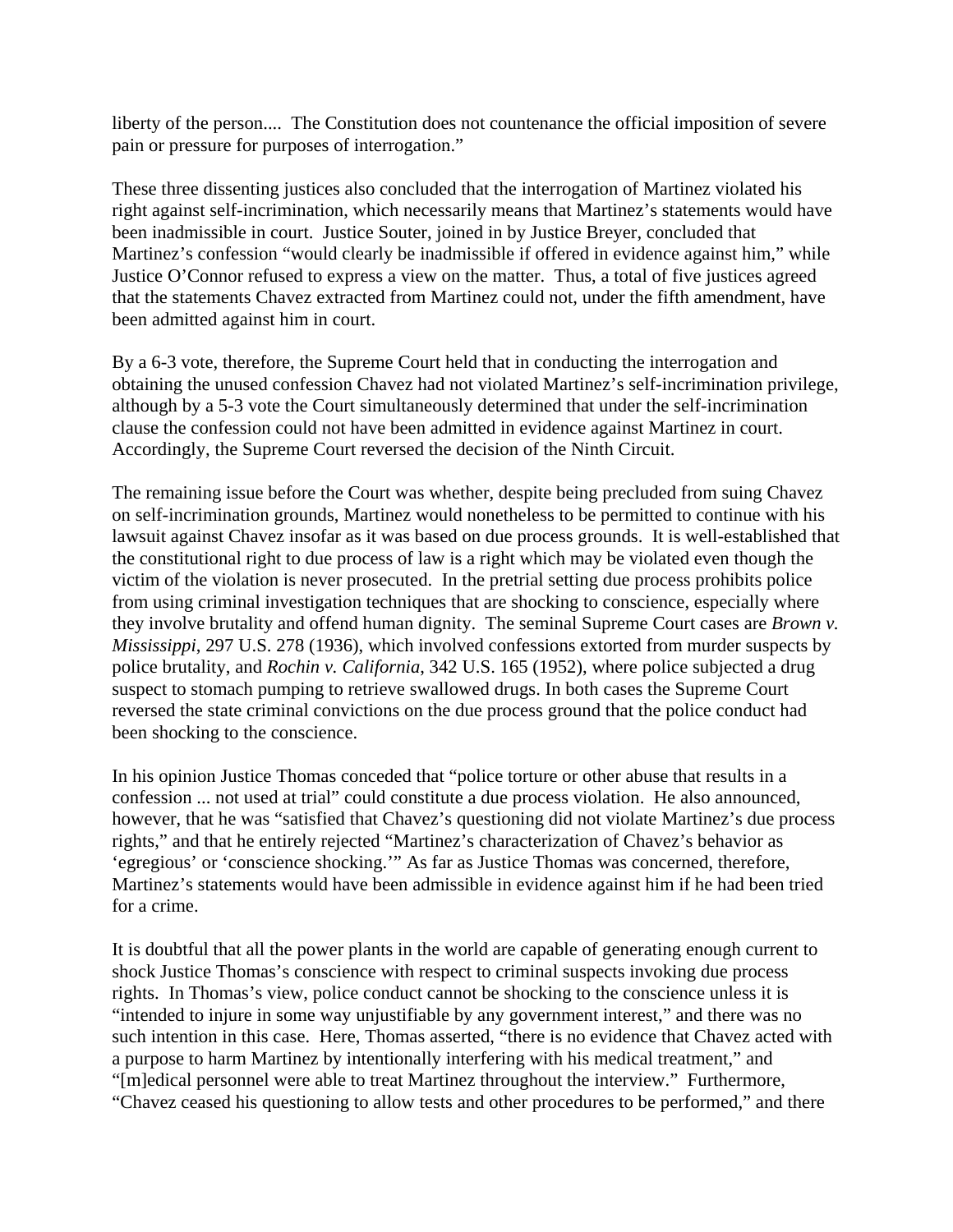was no "evidence that Chavez's conduct exacerbated Martinez's injuries or prolonged his stay in the hospital." "Moreover, the need to investigate whether there had been police misconduct constituted a justifiable governmental interest given the risk that key evidence would have been lost if Martinez had died without the authorities ever hearing his side of the story." To bolster his amazing conclusion that Chavez's interrogation of Martinez did not violate due process, Thomas (with spectacular inappositeness) inserted into his opinion this sentence from Chief Justice Warren's opinion in Miranda: "It is an act of responsible citizenship for individuals to give whatever information they may have to aid in law enforcement."

Under Justice Thomas's crabbed view of what it takes for egregious misbehavior by police to constitute a due process violation, a view which requires proof that police intended to inflict injury not justified by a legitimate government interest, it would be almost impossible for outrageous police activities connected with a criminal investigation to ever violate due process, and the essential principle that due process forbids police from using shocking methods of criminal investigation would have no practical significance. A criminal suspect faces enormous difficulties when he tries to prove what the police actually intended when they engaged in certain conduct. Police investigating criminal activity can almost always plausibly claim that what they did was intended to obtain the truth about criminal activity and therefore was intended to serve the governmental interest in suppressing crime. Furthermore, virtually all police criminal investigation techniques, no matter how offensive, actually directed at solving crime are, under Thomas's standard, permitted by due process, since they are, per se, intended to satisfy the government's interest in suppressing crime. In determining that Chavez interrogated Martinez and obtained the confession in conformity with due process requirements, Justice Thomas simply confirms that under his view due process requirements are nearly meaningless. In fact, under Thomas' toothless conception of due process the landmark decisions in *Brown v. Mississippi* and *Rochin v. California* were wrongly decided because the coercing of the confessions from Brown and his codefendants was intended to discover who had committed an unsolved murder, and the pumping of Rochin's stomach was intended to discover the truth about the capsules police had seen Rochin ingest.

Justice Thomas's view, that Martinez's statements were obtained in compliance with due process protections and would have been admissible in court, is as weird as it is fantastic. It is also indicative of an anti-human rights mentality that borders on the pathological, rendering Thomas incapable of comprehending the patent coerciveness of the interrogation and unable to grasp the key point that, in the words of Justice Kennedy, "the officer [Chavez] acted with the intent of exploiting Martinez's condition for purposes of extracting a statement." Shot in the face, blinded, screaming with severe pain, believing he was dying, begging for treatment, suffering mental anguish, losing consciousness periodically, Martinez was nonetheless repeatedly questioned by Chavez, despite his pleas to desist and his requests for treatment. As both Justices Kennedy and Ginsburg noted, it is "hard to imagine a situation less conducive to the exercise of rational intellect and a free will" than the circumstances in which the confession was elicited.

Only two justices, Chief Justice Rehnquist and Justice Scalia, concurred in the portion of Justice Thomas's opinion concluding that Chavez's interrogation of Martinez satisfied due process requirements, and therefore Thomas's opinion represents the minority view of the Court on the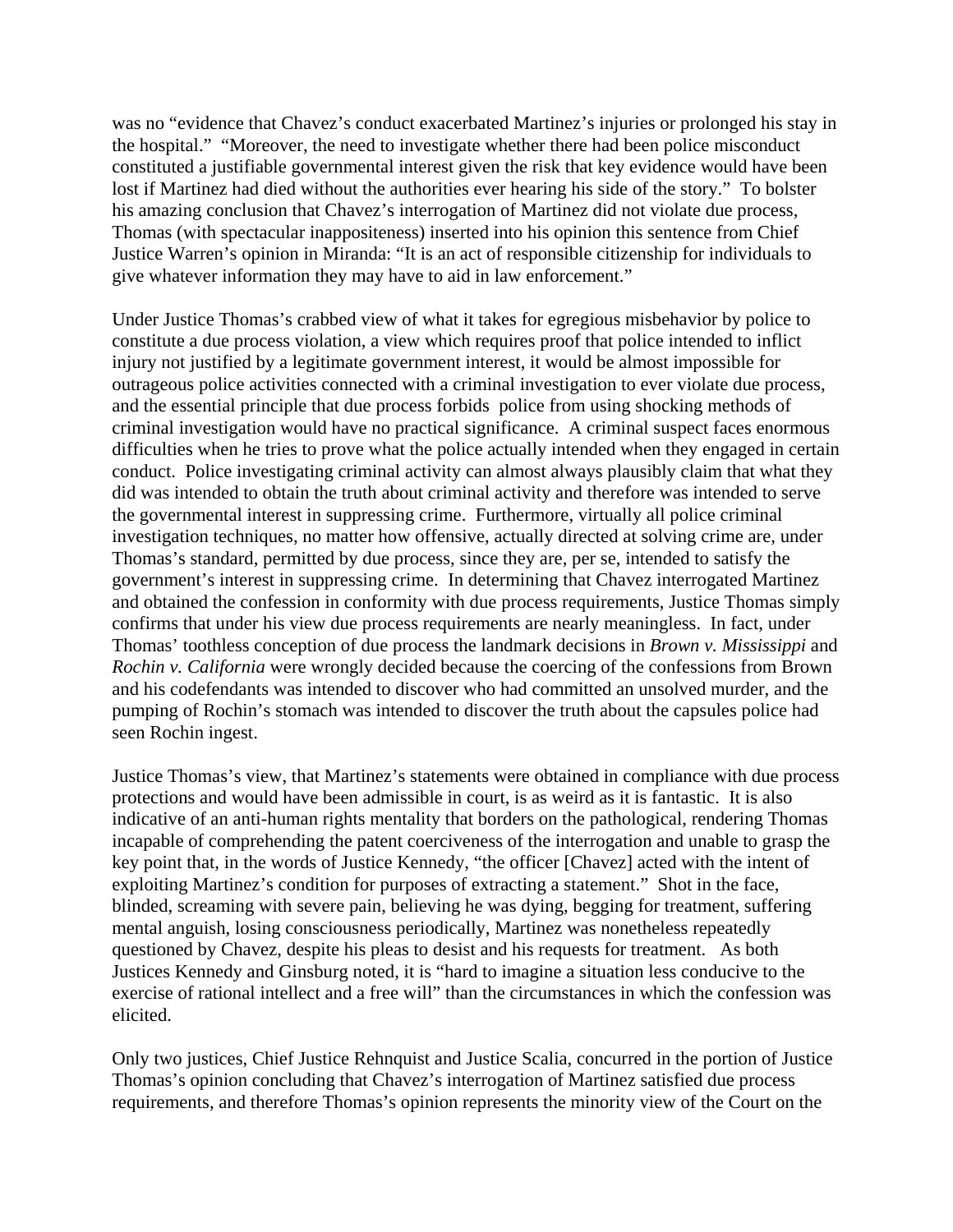due process issue. Part II of Justice Souter's opinion, in which Justices Stevens, Kennedy, Ginsburg, and Breyer concurred, constitutes the Court's majority opinion on the due process issue; in that part of his opinion, Justice Souter expressed the view that the due process issue should be addressed by the Ninth Circuit on remand. Justice O'Connor was the only member of the Court to decline to address the due process issue at all. Thus, despite having reversed the Ninth Circuit by a 6-3 vote on the self-incrimination privilege issue, the Court also, by a 5-3 vote, authorized the Ninth Circuit, on remand, to address the due process issue. One of the five justices voting to remand the due process claim, Justice Stevens, speaking for himself alone, stated in his opinion that a due process violation had been proved, describing Chavez's interrogation of Martinez as "a classic example of a violation of a constitutional right implicit in the concept of ordered liberty."

The Supreme Court's decision "is a good win for the law enforcement community," crowed an attorney with the right-wing Criminal Justice Legal Foundation, which filed a brief in the Supreme Court in support of Chavez. "It will be the rare case where an officer is ever held liable for questioning," he triumphantly added. (The Foundation's press release commenting glowingly on the Supreme Court decision is, incredibly, entitled "Police Officers Cannot be Sued For Asking Questions".)

The Supreme Court decision in *Chavez v. Martinez* may be a victory for the gendarmerie, but it is a defeat for Americans and the Bill of Rights. The decision is simply another in a series of decisions stretching over the past three decades in which the Court has inexorably relaxed constitutional restrictions on police criminal investigation activities, especially in regard to custodial interrogation of suspects and search and seizure practices. Not only did the Court in *Chavez v. Martinez* exempt police from civil liability for failing to give the Miranda warnings, but it eliminated the self-incrimination privilege as a protection against the coercing of a confession where the confession is not used in court. Only a bare majority of the Court thought Martinez's confession would have been inadmissible in court under the fifth amendment self-incrimination clause, and only by the same bare majority vote did the Court decide that the issue of whether the interrogation of Martinez contravened due process could even be addressed by the lower courts. Justice Stevens alone openly announced that the interrogation violated due process, while three members of the Court (Chief Justice Rehnquist and Justices Scalia and Thomas), took the unbelievable position that the interrogation met all due process requirements.

*Chavez v. Martinez* will have baleful effects. It will encourage police to continue or even expand their use of aggressive interrogation techniques on prisoners, and it will reduce the role of the judiciary in the monitoring of custodial interrogation practices. If the highest court in the land, in a case involving an interrogation as coercive and abusive as that of Martinez, is incapable of strongly and forthrightly condemning what happened, what message does that send to the American judiciary? If three of the Court's justices in a case such as this, where the prisoner interrogated had been shot in the face, boldly announce that they see no constitutional problem with the interrogation, and a fourth justice declines even to decide whether the confession was admissible in court under the fifth amendment or whether the interrogation violated due process, is it likely that this country's judges will conclude that they have been commissioned by the Court to be alert and sensitive to the plight of prisoners interrogated by the police? Does not the Court's decision possibly portend an America where, from now on, not only might a little bit of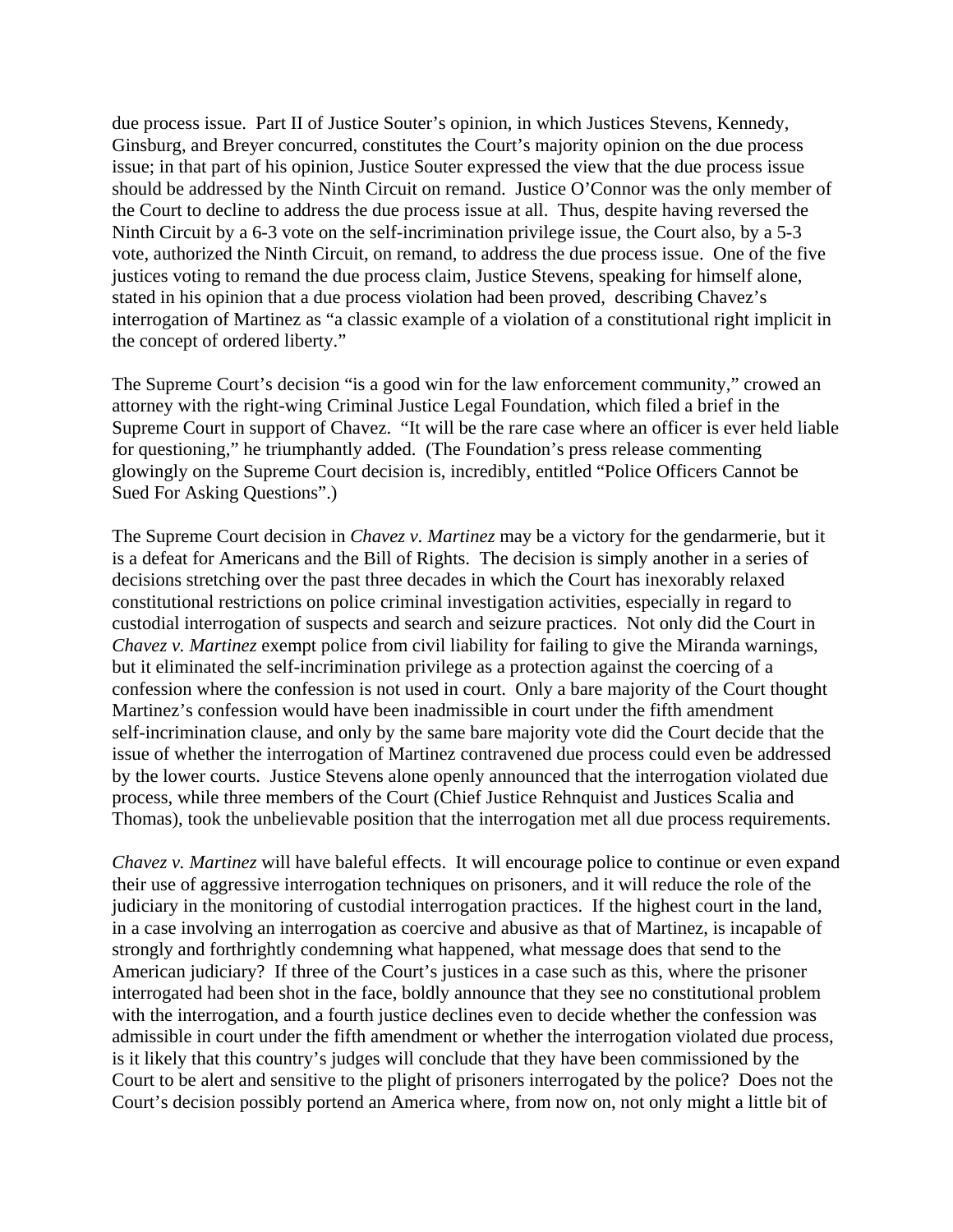smacky face be lawful in police custodial interrogations under some circumstances, but even a little bit of shooty face?

Bereft of humanity, strangely endeavoring to excuse or minimize police officer Chavez's treatment of suspect Martinez, Justice Thomas's lead opinion in *Chavez v. Martinez* will accelerate the growing realization that his voting record on human rights issues is abominable. Justice Thomas's opinion did not, however, surprise persons who have studied his career. The truth is that anyone familiar with his voting pattern in cases involving criminal procedure, civil rights, and civil liberties could have predicted how Thomas would cast his vote in the case.

Indeed, Justice Thomas's vote was not merely predictable; it was in fact predicted–by me. On May 17, when *Chavez v. Martinez* was still pending in the Supreme Court, I delivered a speech (Embarrassing Justice, printed in full in Flagpole May 28) in which I summarized the case and predicted that when the Supreme Court handed down its decision "Justice Thomas will vote to deny damages and dismiss this civil rights action." In his lead opinion in the case Justice Thomas, as I have shown above, concluded that Chavez had violated no rights of Martinez and was entitled to qualified immunity. In Thomas's view, Martinez was not entitled to any relief and his lawsuit should have been dismissed in its entirety. This is just what I predicted. This may not make me a Nostradamus, but it does authorize me to say to all those who undergo the unpleasant experience of reading Thomas's noisome opinion in the tragic *Chavez v. Martinez* decision: I told you so!

Note: On July 30, 2003, on remand from the U.S. Supreme Court, the U.S. Court of Appeals for the Ninth Circuit held that police sergeant Chavez's alleged conduct of brutally and incessantly questioning suspect Martinez, after he had been shot in the face, back, and leg, interfering with Martinez's medical treatment while he was screaming in pain and going in and out of consciousness, and continuing the "interrogation" over Martinez's pleas for him to stop so that he could receive treatment, if proven, violated Martinez's clearly established due process rights, and that thus Chavez was not entitled to qualified immunity in civil rights action brought by Martinez. *Martinez v. Chavez*, 337 F.3d 1091 (9th Cir. 2003), cert. denied, 542 U.S. 953 (2004).

See also *Martinez v. City of Oxnard*, 229 F.R.D. 129 (C.D. Cal. 2005) (in 42 U.S.C. § 1983 action for damages by Martinez against municipality, chief of police Lopez, and senior police officer Salinas, court granted plaintiff Martinez's motion to allow intervention of another individual who was allegedly injured in an unjustified shooting and had sued defendant Salinas).

#### APPENDIX

Here, reproduced verbatim and in its entirety from the Supreme Court's Chavez v. Martinez decision, is the English translation of portions of the tape-recorded interrogation in Spanish that occurred in the hospital emergency room.

Chavez: What happened? Olivero, tell me what happened. O[liverio] M[artinez]: I don't know Chavez: I don't know what happened (sic)? O. M.: Ay! I am dying.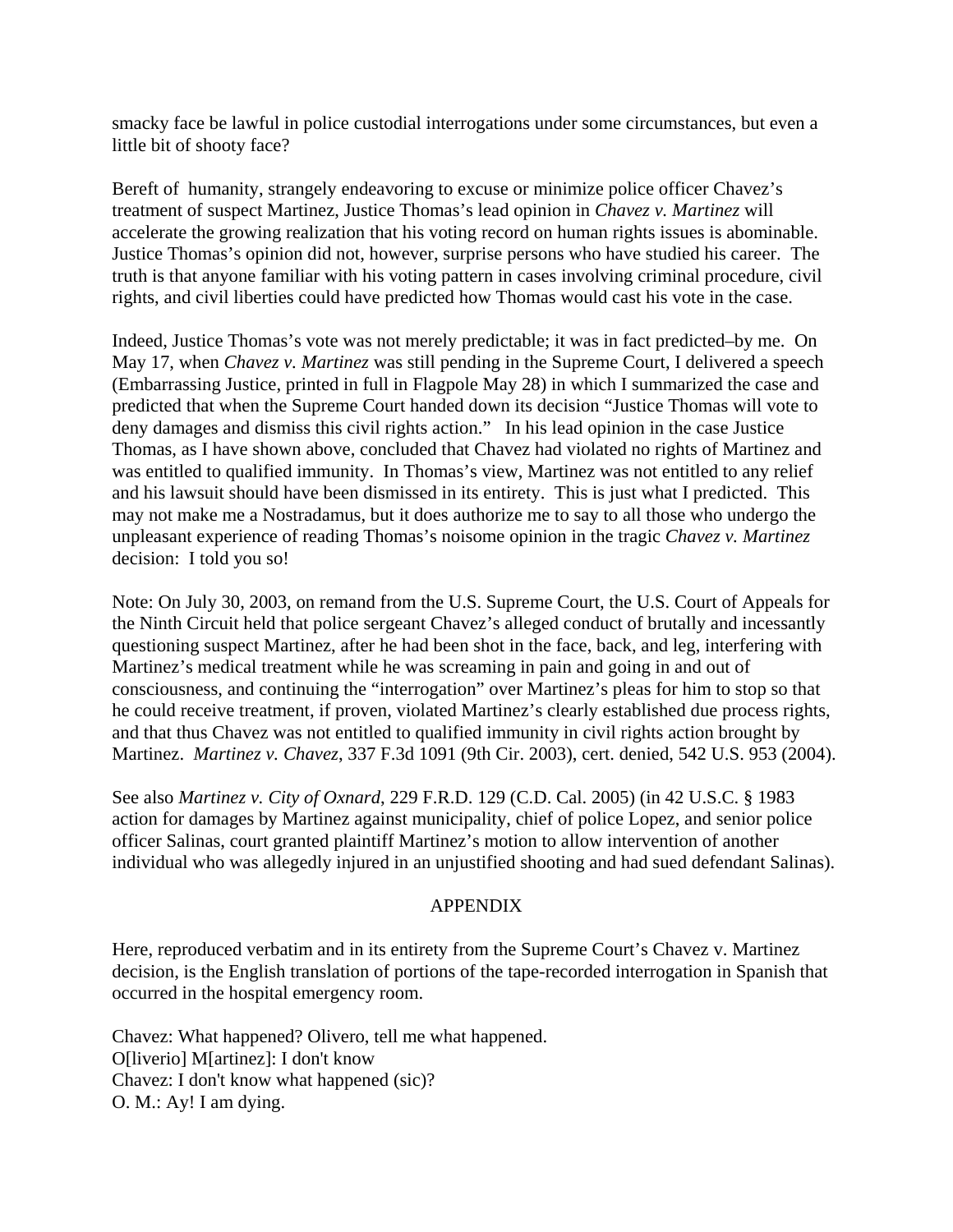Ay! What are you doing to me? No, ... ! (unintelligible scream). Chavez: What happened, sir? O. M.: My foot hurts ... Chavez: Olivera. Sir, what happened? O. M.: I am choking. Chavez: Tell me what happened. O. M.: I don't know. Chavez: "I don't know." O. M.: My leg hurts. Chavez: I don't know what happened (sic)?  $O. M.:$  It hurts ... Chavez: Hey, hey look. O. M.: I am choking. Chavez: Can you hear? look listen, I am Benjamin Chavez with the police here in Oxnard, look. O. M.: I am dying, please. Chavez: OK, yes, tell me what happened. If you are going to die, tell me what happened. Look I need to tell (sic) what happened. O. M.: I don't know. Chavez: You don't know, I don't know what happened (sic)? Did you talk to the police? O. M.: Yes. Chavez: What happened with the police? O. M.: We fought. Chavez: Huh? What happened with the police? O. M.: The police shot me. Chavez: Why? O. M.: Because I was fighting with him. Chavez: Oh, why were you fighting with the police? O. M.: I am dying ... Chavez: OK, yes you are dying, but tell me why you are fighting, were you fighting with the police? ..... O. M.: Doctor, please I want air, I am dying. Chavez: OK, OK. I want to know if you pointed the gun [to yourself] at the police. O. M.: Yes. Chavez: Yes, and you pointed it [to yourself]? (sic) at the police pointed the gun? (sic) Huh? O. M.: I am dying, please ... Chavez: OK, listen, listen I want to know what happened, ok? O. M.: I want them to treat me. Chavez: OK, they are do it (sic), look when you took out the gun from the tape (sic) of the police ... O. M.: I am dying ... Chavez: Ok, look, what I want to know if you took out (sic) the gun of the police?

O. M.: I am not telling you anything until they treat me.

Chavez: Look, tell me what happened, I want to know, look well don't you want the police know (sic) what happened with you?